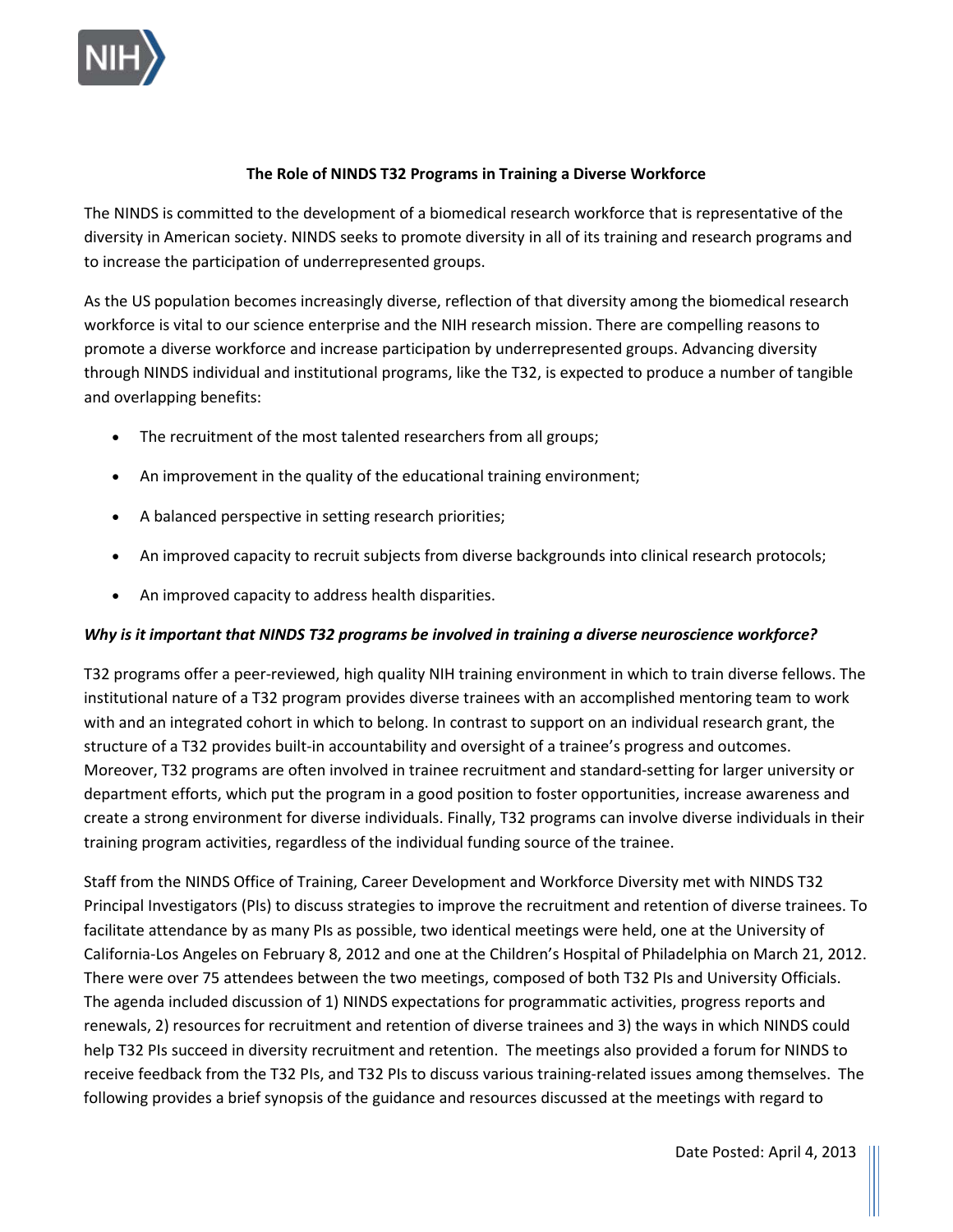

diversity recruitment and retention. A companio[n document](https://www.ninds.nih.gov/sites/default/files/T32_guide_508C.pdf) provides a synopsis of NINDS expectations for T32 programs and NINDS T32 review.

## *How should I define diversity for the T32 program?*

 T32 programs must provide a plan for increasing the recruitment and retention of trainees from underrepresented racial and ethnic groups, as well as individuals with disabilities. In addition, they must specific to neuroscience [\(2009 Survey Report Neuroscience Departments and Programs\)](http://www.sfn.org/careers-and-training/higher-education-and-training/%7E/media/SfN/Documents/Survey%20Reports/2009%20Survey%20Report%20FINAL/2009%20Survey%20Report%20FINAL.ashx). Training grant programs that support only graduate-level students and/or postdoctoral fellows are not required to submit a recruitment and retention plan addressing disadvantaged individuals. As with all NRSA support, trainees who been lawfully admitted for permanent residence at the time of appointment. demonstrate successful efforts at training these groups. Both the programmatic plan and success in recruitment and retention are expected to address historically excluded groups that have a quantified underrepresentation are directly supported by the training grant must be citizens or noncitizen nationals of the United States or have

### *Expectations of NINDS T32 Programs for Recruitment and Retention Plans to Enhance Diversity*

(For guidance on general NIH expectations and policies with regard to recruitment and retention plans, see [NIH](https://grants.nih.gov/grants/oer.htm)  [OER FAQs.](https://grants.nih.gov/grants/oer.htm))

 1.*[Recommendation from the Strategic Planning Advisory Panel on Workforce Diversity regarding NINDS](https://www.ninds.nih.gov/About-NINDS/Strategic-Plans-Evaluations/Strategic-Plans/Report-Strategic-Planning-Advisory-Panel)  [T32s \(October 2010\)](https://www.ninds.nih.gov/About-NINDS/Strategic-Plans-Evaluations/Strategic-Plans/Report-Strategic-Planning-Advisory-Panel)* 

 *ultimately take the position that, despite these efforts, they are unable to find suitable candidates. The Sub-Committee strongly believes that this is no longer an adequate response. We strongly recommend programs and a successful program of mentorship as a necessary precondition for receiving an "Because the number of URM Ph.D.'s is relatively small, most programs document their efforts, but that NINDS require both a demonstrated record of success in diversity for the institution's training award.*"

#### 2. Implementation by NINDS

 All NINDS T32 programs must actively seek talented, diverse investigators. Both excellence **and** diversity are critical – neither should be sacrificed for the other. Programs will be evaluated for both their plans and their success. Certainly, not all programs, new or renewal, will currently have a "demonstrated increasing the number of diverse individuals who receive and benefit from the training program. This record of success" upon application. However, all programs must have a realistic, pro-active plan for plan should evolve with experience, and will be expected to result in a record of success within a reasonable period of time.

A realistic plan that would be expected to yield positive results will be required for funding (the plan does not affect the overall impact score, but must be deemed acceptable prior to funding). In competing continuation applications, program performance will factor into the overall impact score.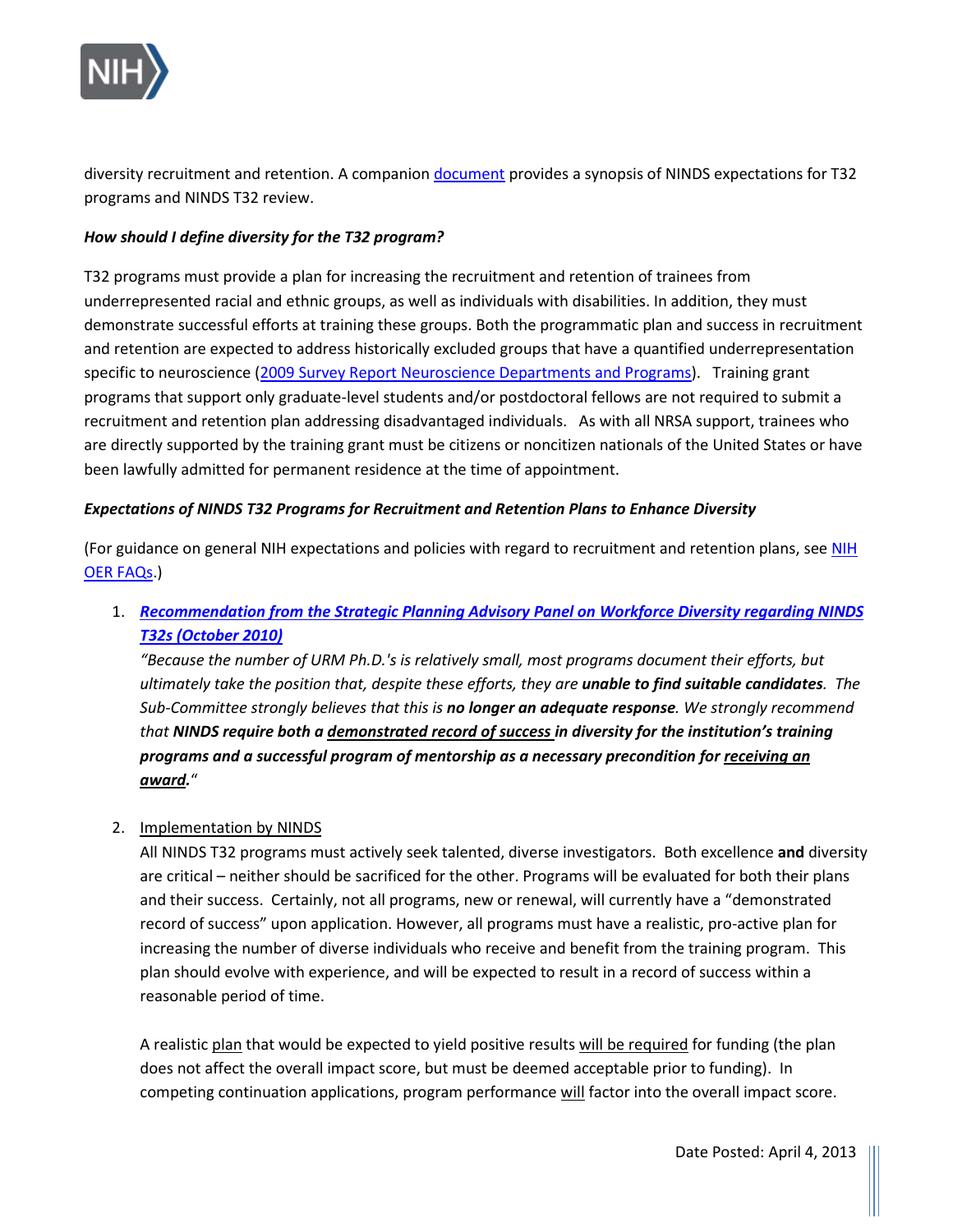

The following is a summary list of requirements with respect to T32s and diversity:

- •Competing continuation and non-competing applications must include a detailed account of experiences in recruiting individuals from underrepresented groups during the previous funding period. Information must be included on aggregate information on the distribution of:
	- $\circ$  Students or postdoctorates who applied for admission or positions within the department(s)/programs(s) relative to the training grant, department(s)/programs(s) relative to the training grant,
	- $\circ$  Students or postdoctorates who were offered admission to or a position within the department(s)/program(s),
	- $\circ$  Students actually enrolled in the academic program relevant to the training grant,
	- $\circ$  Students or postdoctorates who were appointed to the research training grant.
- •The program should demonstrate commitment and proactive recruitment efforts. Both the institution and the specific training grant program (e.g., program director and faculty) should be involved in the effort.
- •With respect to retention and transition, the T32 Program Director must present an oversight plan that will ensure appropriate mentoring and pursuit of scholarly benchmarks such as publishing and submission of competitive grant applications. As with all trainees, each individual should leave the training program with competitive credentials, which include first author publications in high quality journals.
- •The plans for recruitment and retention should be evaluated on a yearly basis. If these plans fail to outcomes. They should also include a description of planned changes in the diversity plan (what needs achieve success, changes should be made in response to the experiences of the program. All progress reports must present a detailed description of recruitment and retention practices, experiences and to be tweaked, what new efforts need to be made and what efforts will be eliminated).
- •It is important that progress reports describe outcomes from both successful and unsuccessful interventions will benefit the greater NINDS T32 community. While there is no single best practice for recruitment strategies. NINDS expects that awareness and knowledge of both helpful and less impactful all environments, the lessons learned among programs will spread ideas, generate new approaches and ultimately facilitate success among the training programs.

 trainees. For others, the progress is much slower and much more sporadic. NINDS does not expect It is important, in all applications, that the PI be clear on where the program is with respect to diversity, and what actions are expected to improve diversity outcome. We often hear, *"My science is a niche area with very small numbers - how will I be judged?"* Always keep in mind, small numbers can be useful Some programs have already made significant progress in the recruitment and retention of diverse instant success, but does expect phased-in improvements. The evaluation of program achievement, both in peer review and at the program level, will factor in the starting baseline on a case by case basis.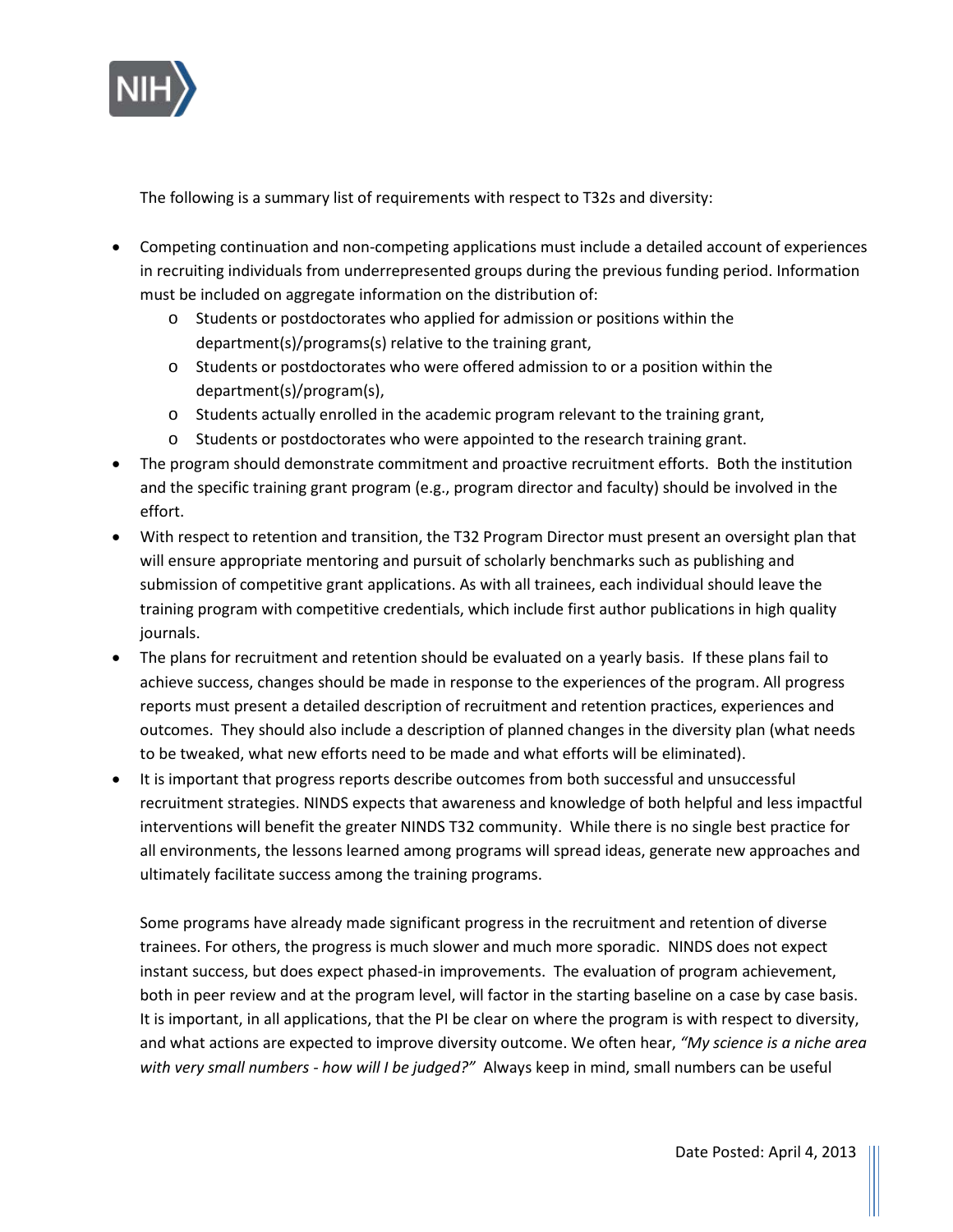

 situation and their efforts to improve success. when you are in the business of small numbers. Again, PIs should be very careful to explain their

representation of diversity researchers; the training grant is only one mechanism by which to directly support diverse trainees. Moreover, the T32 program can often be a source of recruitment of diverse to include trainees that **fully participate** in their program in all discussions of diversity efforts. All those claimed to be a part of a T32 program should be fully and demonstrably active in the specific activities program offers. The listed individuals cannot be loosely associated with the program; they must be students or postdocs fully embedded in the T32 environment. In addition, T32 PIs are welcome to explain the success of a larger program (for example, a department program in which the applicant's training grant resides). The goal is to clearly portray the efforts and success of the training grant faculty 3. Inclusion of all T32-related program trainees in diversity effort, regardless of funding source NINDS recognizes that the diversity training impact from a T32 program can be broader than just the financial "slots" provided. The ultimate goal of diversity efforts at NINDS is to increase diversity in the neuroscience workforce, and programs will be evaluated with respect to this goal. We recognize that there are institutional, individual and state-wide programs that provide resources to increase the trainees, even if those trainees are funded by another source. Although they receive funding from other sources, trainees may be full participants in the T32 programmatic activities. NINDS encourages T32 PIs associated with the program and must benefit fully from the resources, mentoring and network the in diversity recruitment and retention, regardless of funding source. It is important, both in progress reports and competing applications for PIs to fully explain programmatic (not institutional) efforts to enhance diversity of the workforce.

 describe those sources). However, PIs must be careful not to "double dip." Multiple T32 programs may not claim "credit" for the recruitment, retention and success of the same diverse individuals at the same stage of career. Each may describe broader programmatic efforts, as long as these are clearly labeled as The efforts and success of a program will be considered at both the peer review and program level. PIs should provide a detailed explanation of their efforts and success in recruitment and retention, describe how many diverse trainees are financially supported by the T32, and how many by other sources (and such. Each program, however, has individual responsibility for contributing to the endeavor.

#### *You need a Diversity Strategy, Not Just a Plan*

- isolated T32. These activities should be described in all applications and progress reports. •There should be institutional efforts and support for diversity recruitment and retention beyond an
- •Selection at the level of graduate school admission often determines what your choices are for a success (e.g. given the known racial/ethnic and gender differences for GRE scores this proxy may  $\bullet$ predoctoral T32 program. Even advanced predoctoral training programs are encouraged to work with the institution in the admissions process in an effort to increase the diversity pipeline. Strategies for admission may mean using unconventional measures for your forecasting of what is a predicator of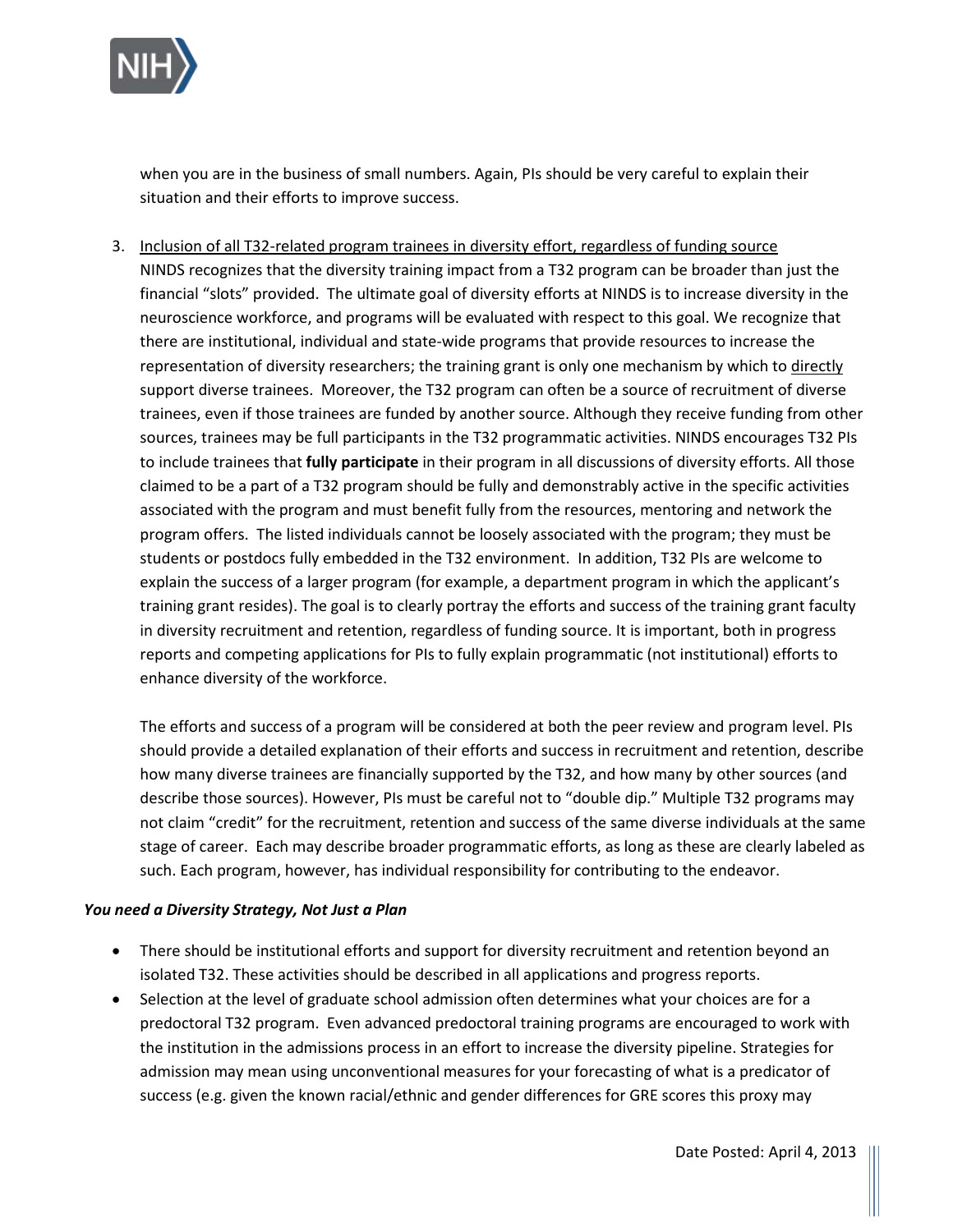

 training programs may be well suited to informing those involved in admissions about predictors of success. Developing a suitable admissions strategy does not require a lowering of standards but, relationships wit[h feeder schools that serve a significant number of diverse students.](http://www2.ed.gov/about/offices/list/ocr/edlite-minorityinst.html) Expanding the pool of diverse applicants will undoubtedly expand the yield. provide a filter that does not reliably predict potential performance but limits the diversity pool), and rather, taking a holistic approach to the admission process. Programs, should also consider developing

- •Most successful recruitment activities take place before students are actively looking for a program. The of diverse students. When you travel to an institution to speak, ask to meet with all the students you to meet with you. Keep in mind that establishing partnerships and contacts requires credibility and long greatest success will occur if you create on-going relationships thru summer programs, seminars, personal contacts or scientific collaborations with universities or programs that have significant number can, and request a strong effort on the part of the host institution to have diverse students and postdocs term commitment on behalf of the T32 faculty and the T32 Institution. Perhaps the most successful recruiting strategy is personal contact and demonstration of a serious interest in trainee success. And of course, successful outcomes can become a huge recruitment tool.
- •It is important to create a "diversity friendly" environment where everyone feels socially and institutionalized, as faculty and science leadership positions become more diverse. In addition, it is intellectually integrated. The development of such an environment is often facilitated, and important to include diverse speakers in departmental and campus-wide seminar series. Indeed, reviewer scoring of T32 applications is often influenced by this record of inclusion.

#### *Myth: "There are no qualified diversity students to recruit"*

successfully in NIH [and NINDS-sponsored programs](https://www.ninds.nih.gov/About-NINDS/Workforce-Diversity/Diversity-Resources) for support of undergraduates, graduates and postdocs. A significant problem for many PIs is in **creating the bridges and connections** to this talented student pool. There is still a disparity of biomedical science representation when compared to the census and much work remains to be done in strengthening the pipeline from undergraduate → graduate →postdoc→ faculty. **However**, a highly qualified pool of diverse students and postdocs does exist, many of whom have competed

#### *How do I find students? How can NINDS help?*

- national conferences with a high attendance of underrepresented students, such as the *Annual* [Biomedical Research Conference for Minority Students \(ABRCMS\)](http://www.abrcms.org/index.html) and the Society for Advancement of [Chicanos and Native Americans in Science \(SACNAS\).](http://www.sacnas.org/) Sending students and postdocs to these meetings, in addition to faculty, can be a very successful recruitment strategy. These meetings offer the opportunity to meet in-person and engage scientifically with potential recruits, and there are opportunities to sign up to judge poster or oral presentations by the students. 1. A great way to meet outstanding diverse students and postdocs is at meetings and poster sessions at
- **2.**Several NINDS-supported programs also offer an opportunity to meet and engage diverse neurosciencetrained students and fellows (see table below). These programs support individuals with strong research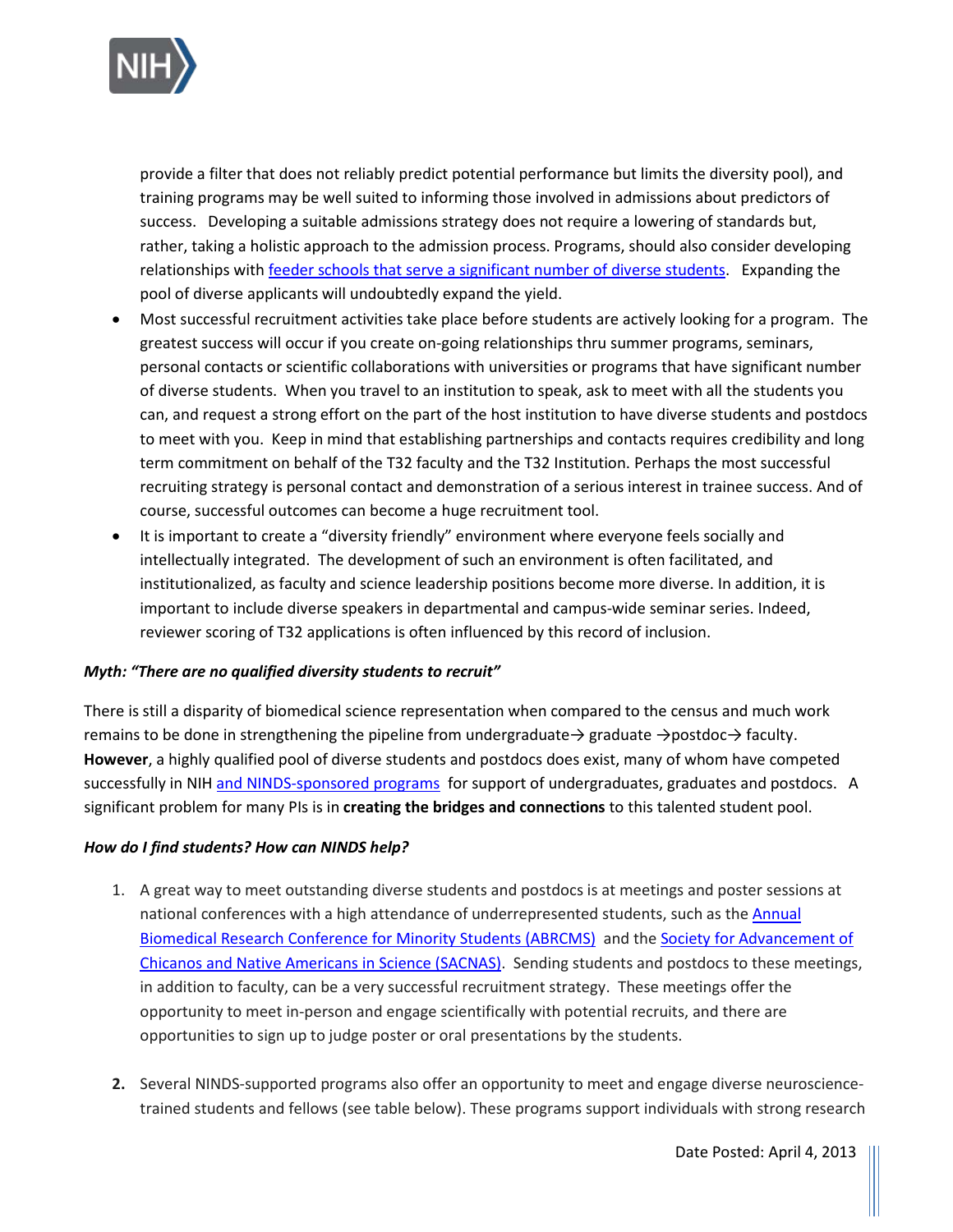

experience and academic profiles. For those who are interested, **Dr. Michelle Jones-London** at NINDS is willing to initiate an introduction to the appropriate contact at the specific institutions or events**.** 

| <b>Name of Program</b><br>and Website              | <b>Stage of Career</b>   | <b>Program Summary</b>                                                                                                                                                                                                                                                                                                | <b>Networking</b><br><b>Opportunity and</b><br><b>NINDS Contact</b>                                                                                                                                                                                                                                                                                                                   |
|----------------------------------------------------|--------------------------|-----------------------------------------------------------------------------------------------------------------------------------------------------------------------------------------------------------------------------------------------------------------------------------------------------------------------|---------------------------------------------------------------------------------------------------------------------------------------------------------------------------------------------------------------------------------------------------------------------------------------------------------------------------------------------------------------------------------------|
| <b>ENDURE</b>                                      | Undergraduates           | Provides undergraduate training<br>through partnerships between<br>research-intensive institutions and<br>institutions with a substantial<br>enrollment of neuroscience majors<br>from diverse groups. The goal is to<br>prepare undergraduates to enter<br>and successfully complete<br>neuroscience Ph.D. programs. | Meet and view posters<br>from over 70<br>undergraduate students at<br>the SfN Annual Meeting,<br>see past 2016 Program<br><b>Booklet</b><br>Dr. Michelle Jones-London                                                                                                                                                                                                                 |
| <b>SfN Neuroscience</b><br><b>Scholars Program</b> | Graduate<br>Postdoctoral | A mentoring and professional<br>development three-year fellowship<br>administered by the Society for<br>Neuroscience to enhance career<br>development and professional<br>networking opportunities for<br>underrepresented diverse graduate<br>students and postdoctoral fellows in<br>neuroscience.                  | Networking and ability to<br>view the science of these<br>talented individuals occurs<br>each year at 1) the SfN<br>Annual Diversity in<br>Neuroscience Poster<br>session and 2) the<br><b>Diversity Neuroscience</b><br>reception<br>Read about current<br>Neuroscience Scholars or<br>visit the <b>Neuroscience</b><br><b>Scholars Newsletter page</b><br>Dr. Michelle Jones-London |
| <b>SNRP</b>                                        | Undergraduate            | SNRPs are intended "to enhance the<br>research capacity of a group of                                                                                                                                                                                                                                                 |                                                                                                                                                                                                                                                                                                                                                                                       |

# **NINDS Sponsored Programs to Enhance Diversity of the Neuroscience Workforce**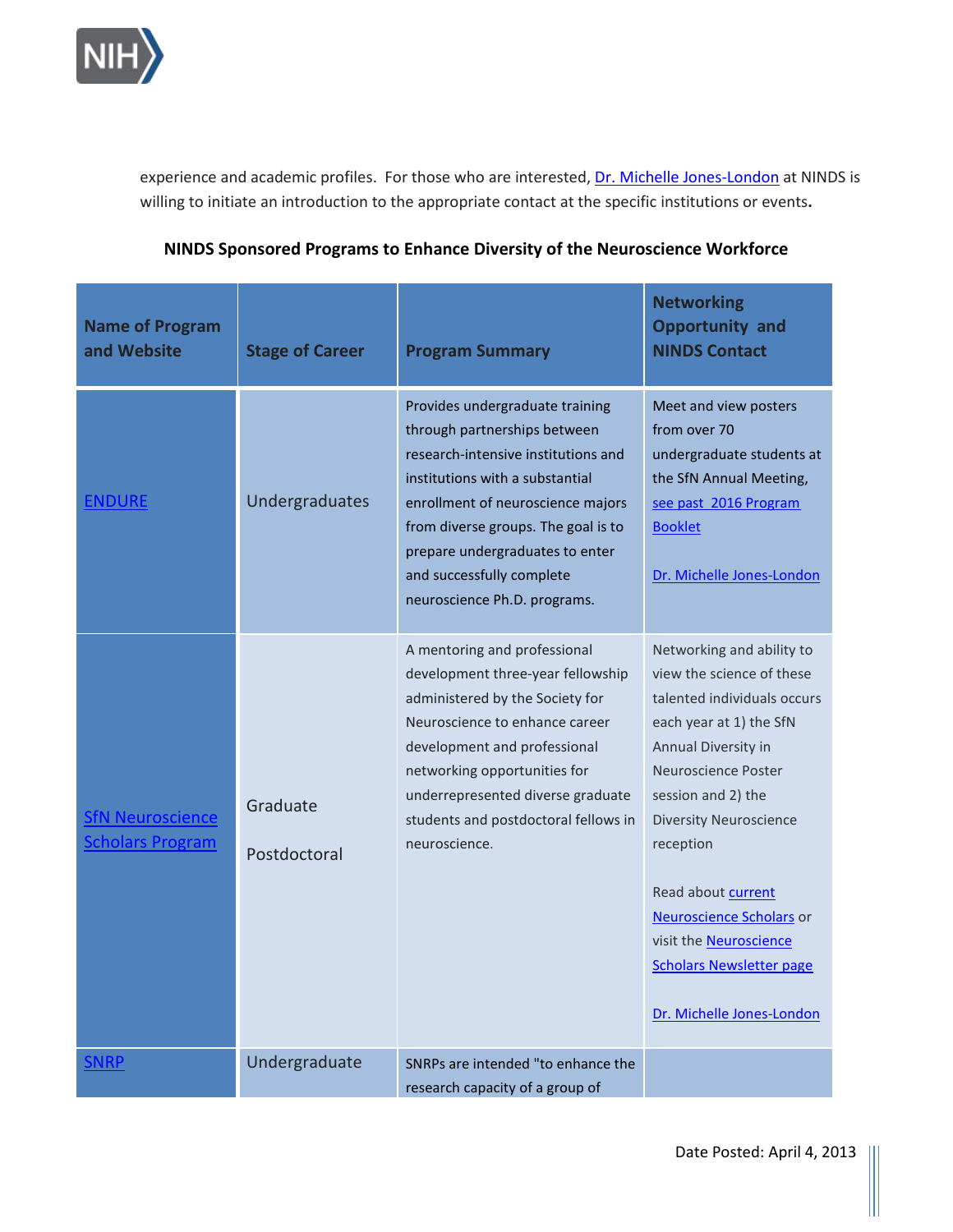

| Graduate | academic institutions that           |               |
|----------|--------------------------------------|---------------|
|          | historically have not been major     |               |
|          | participants in NIH [neuroscience]   | Dr. Al Gordon |
|          | programs- specifically, institutions |               |
|          | with predominantly minority          |               |
|          | student enrollments.                 |               |
|          |                                      |               |

- 3. Additionally, the National Institute of General Medical Sciences (NIGMS) offers a rich resource for connecting to **a pool of diverse undergraduates that have participated in a research program**. The interactive maps associated with each of the programs below provide information for possible geographic partnerships and places to target recruitment:
	- [MARC Undergraduate Student Training in Academic Research \(U-STAR\) Awards \(T34\)](http://www.nigms.nih.gov/Training/MARC/USTARAwards.htm)  provide support for undergraduate students who are underrepresented in the biomedical and level. [Interactive map of participating Institutions.](http://publications.nigms.nih.gov/multimedia/map/marc/) behavioral sciences to improve their preparation for high-caliber graduate training at the Ph.D.
	- development program for minority-serving institutions. Interactive map of participating • [Research Initiative for Scientific Enhancement \(RISE\) Program \(R25\)-](http://www.nigms.nih.gov/training/MBRS/RISEDescription.htm)RISE is a student [Institutions.](http://www.nigms.nih.gov/training/MBRS/PartInstRISE.htm)
	- increase the number of students from underrepresented groups in biomedical and behavioral research who complete Ph.D. degrees in these fields. Interactive map of participating • [Initiative for Maximizing Student Development \(IMSD\) Program \(R25\)-](http://www.nigms.nih.gov/training/MBRS/IMSDDescription.htm) a student development program for institutions with research-intensive environments. The goal of the program is to [Institutions.](http://publications.nigms.nih.gov/multimedia/map/imsd/)

#### **Additional Resources**

# **Reports/Studies on Effective Recruitment/Retention Strategies**

**NIH Advisory Committee to the Director Working Group on Diversity in the Biomedical Research** 

**Wor[kforce](http://acd.od.nih.gov/dbr.htm) Link:<http://acd.od.nih.gov/dbr.htm>**

**Lewis, Dwight.** *Sloan Guide for the Successful Recruitment of Minority Students into Science and Engineering Ph.D. Programs (2nd Edition). (2009). West Lafayette, IN: Dwight Lewis.*  **Link[: http://www.nacme.org/user/docs/Sloan%20ManualFinallast%20\\_3\\_.pdf](http://www.nacme.org/user/docs/Sloan%20ManualFinallast%20_3_.pdf)** 

**Committee on Underrepresented Groups and the Expansion of the Science and Engineering Workforce**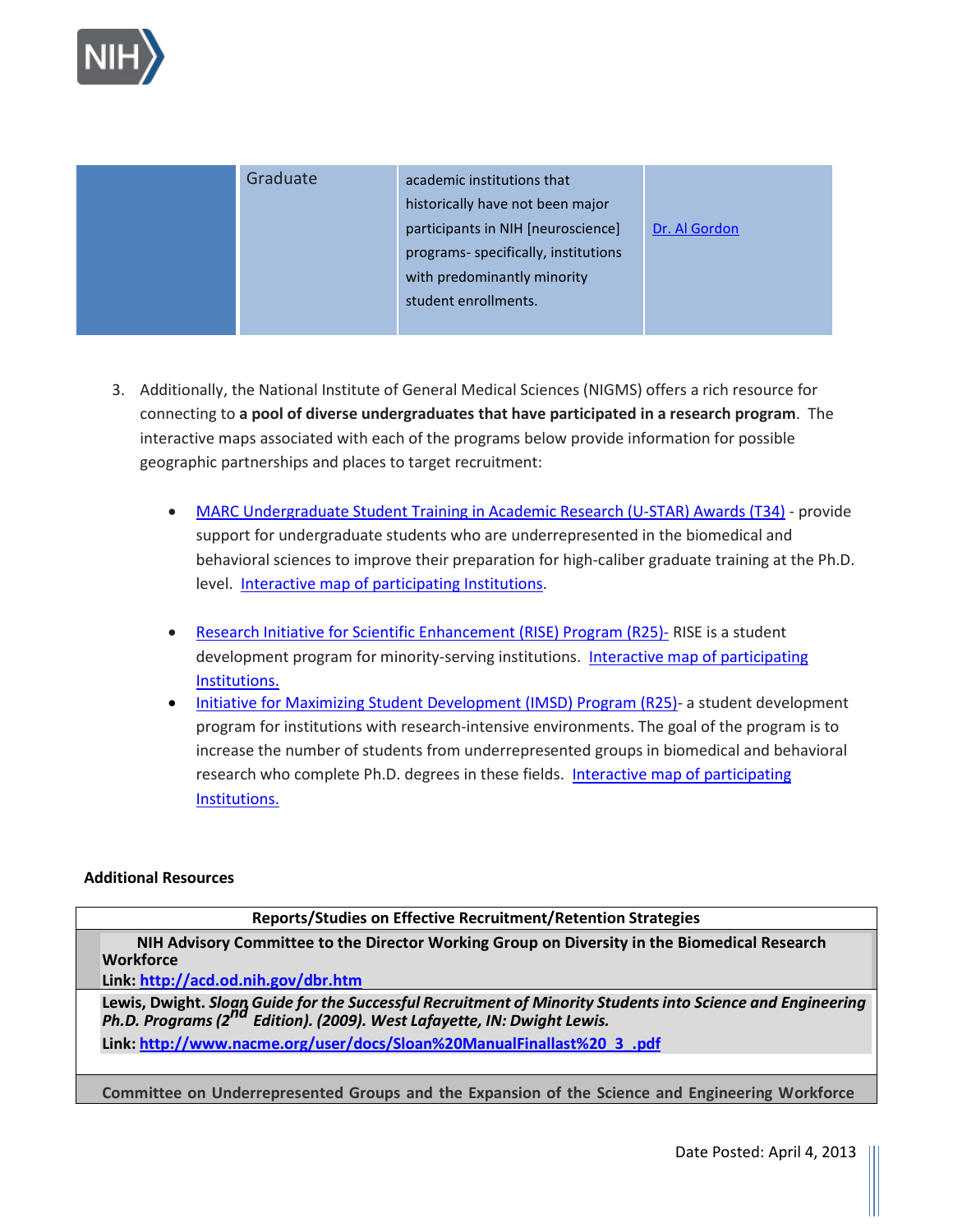

 **Academy of Sciences, National Academy of Engineering, and Institute of Medicine.** *Expanding Underrepresented Minority Participation: America's Science and Technology Talent at the Crossroads*   **(2011). Washington, DC: National Academies Press. Link: Pipeline; Committee on Science, Engineering, and Public Policy; Policy and Global Affairs; National [http://www.nap.edu/catalog.php?record\\_id=12984](http://www.nap.edu/catalog.php?record_id=12984)** 

 **American Speech-Language-Hearing Association.** *Minority Student Recruitment, Retention and Career Transition Practices: A Review of the Literature.* 

**Link[: http://www.asha.org/practice/multicultural/recruit/litreview.htm](http://www.asha.org/practice/multicultural/recruit/litreview.htm)** 

**Note: Includes good list of references** 

 **Capomacchia, Anthony C. & Garner, Solomon T***. Challenges of Recruiting American Minority Graduate Students: The Coach Model.* **American Journal of Pharmaceutical Education, 2004: 68 (4), Article 89 Link[: http://www.ajpe.org/view.asp?art=aj680489&pdf=yes](http://www.ajpe.org/view.asp?art=aj680489&pdf=yes)** 

 **Council of Graduate Schools***. Broadening Participation in Graduate Education.* **2009. Washington, DC: Council of Graduate Schools***.* 

*Link:* **<http://www.cgsnet.org/broadening-participation-graduate-education-0>**

 **Williams, Keith. The Potential Role of Minority Student Organizations in the Recruitment and Retention Process at Urban Universities. 2002. Lincoln, NE: University of Nebraska.** 

 **Link[: http://digitalcommons.unl.edu/pocpwi7/10/](http://digitalcommons.unl.edu/pocpwi7/10/)** 

 **Secrets to Success in Recruiting Minority Students into Science** 

**Link[: http://newswise.com/articles/secrets-to-success-in-recruiting-minority-students-into](http://newswise.com/articles/secrets-to-success-in-recruiting-minority-students-into-science?ret=/articles/list&channel=&category=life&page=1602&search%5Bstatus%5D=3&search%5Bsort%5D=d)[science?ret=/articles/list&channel=&category=life&page=1602&search%5Bstatus%5D=3&search%5Bsor](http://newswise.com/articles/secrets-to-success-in-recruiting-minority-students-into-science?ret=/articles/list&channel=&category=life&page=1602&search%5Bstatus%5D=3&search%5Bsort%5D=d)  [t%5D=d](http://newswise.com/articles/secrets-to-success-in-recruiting-minority-students-into-science?ret=/articles/list&channel=&category=life&page=1602&search%5Bstatus%5D=3&search%5Bsort%5D=d)** 

 **Committee for the Assessment of NIH Minority Research Training Programs, Oversight Committee for the Assessment of NIH Minority Research Training Programs, Board on Higher Education and Workforce, National Research Council.** *Assessment of NIH Minority Research and Training Programs: Phase 3.*   **(2005). Washington, DC: National Academies Press** 

 **Link[: http://www.nap.edu/catalog/11329.html](http://www.nap.edu/catalog/11329.html)** 

 **US Dept of Education List of Postsecondary Institutions Enrolling Populations with Significant Percentages of Minority Students** 

 **Link[: http://www2.ed.gov/about/offices/list/ocr/edlite-minorityinst.html](http://www2.ed.gov/about/offices/list/ocr/edlite-minorityinst.html)** 

**Organizations of/for Diversity in Science** 

 **Society for the Advancement of Chicanos and Native Americans in Science (SACNAS) Link[: http://sacnas.org/](http://sacnas.org/)** 

 **Annual Biomedical Research Conference for Minority Students (ABRCMS)**